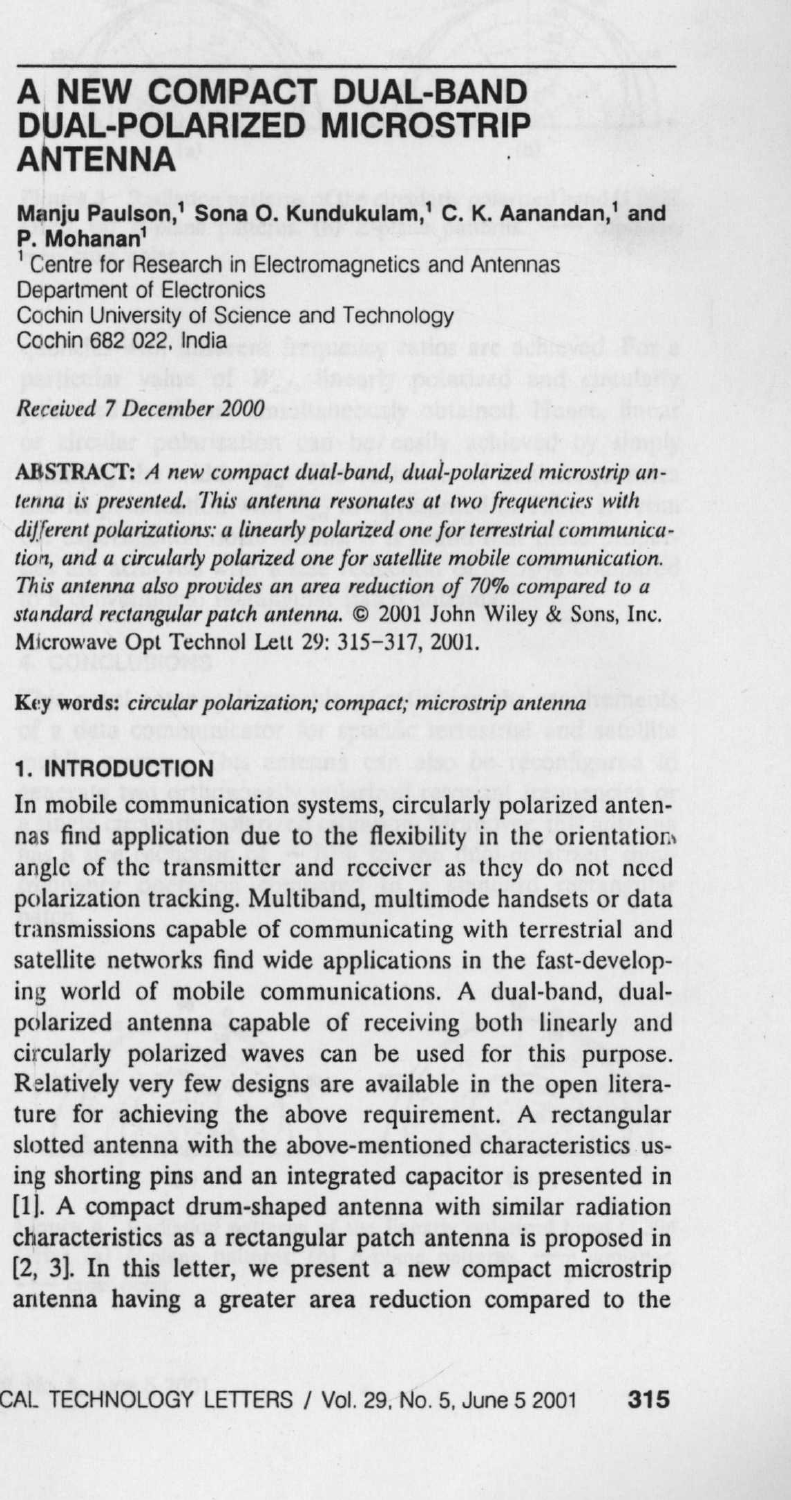antennas proposed above. This arrow-shaped antenna is capable of operating with circular polarization at one frequency and linear polarization at another frequency with a single feed. By trimming a single antenna parameter, this antenna can be made to operate at two orthogonally polarized frequencies or at a single frequency band with circular polarization.

# **2. ANTENNA DESIGN**

Figure 1 shows the geometry of the proposed microstrip antenna. This structure consists of an arrow-shaped patch etched on a substrate of thickness  $h$  and dielectric constant  $\varepsilon_r$ . *L* denotes the length, *W* the width,  $W_{cd}$  is the width of the intruding triangle,  $W_{cp}$  is that of the protruding triangle. The antenna is excited by an electromagnetic coupling using

a microstrip feedline of length  $L_p$  at  $F_p$  as shown in Figure 1.<br>A typical proposed antenna is implemented and investigated. It has dimensions  $L = 0.06$  m,  $W = 0.04$  m,  $W_{cp} =$ 0.01 m,  $W_{cd} = 0.04$  m, and is fabricated on a substrate of  $\varepsilon$ <sub>r</sub> = 4.5 and  $h = 1.6$  mm. A good impedance matching of the two operating frequencies can be obtained by using a microstrip feedline of length  $L_p = 0.07$  m and width  $W_p =$ 0.003 m etched on a substrate of the same thickness and permittivity, and kept below the antenna to provide electromagnetic coupling.

#### **3. EXPERIMENTAL RESULTS AND DISCUSSION**

Figure 2 shows the measured return loss frequency of the **antenna**. The antenna is found to be resonating at two frequencies: 1.0336 and 1.394 GHz. An  $S_{21}$  measurement with a rotating linearly polarized antenna showed that the radiation at 1.0336 GHz is circularly polarized, and that at 1.394 GHz is linearly polarized. Figures 3 and 4 show the E-plane and H-plane radiation patterns at the first and second resonant frequencies, respectively. The variation of axial ratio with frequency is shown in Figure 5. The 3 dB axial ratio bandwidth of the antenna is nearly  $1\%$ .

The resonant frequencies and the polarization can be changed by varying the values of  $W_{cd}$  and  $W_{cp}$ . Keeping  $W_{cp}$ constant and varying  $W_{cd}$ , two orthogonally polarized fre-



**Figure** 1 Geometry of the new compact microstrip **antenna**







**Figure 3** Radiation patterns of the circularly polarized hand (1.0336 GHz). (a)  $H$ -plane patterns. (b)  $E$ -plane patterns. — coplanar, cross polar

quencies with different frequency ratios are achieved. For a particular value of  $W_{cd}$ , linearly polarized and circularly polarized bands are simultaneously obtained. Hence, linear or circular polarization can be easily achieved by simply trimming the width  $W_{cd}$ . The variation of dual frequencies and its polarization with  $W_{cd}$  are presented in Table 1. From the experimental observations, it is found that these properties are achieved with a size reduction of  $\sim$  70% compared to a conventional rectangular patch antenna.

#### **4. CONCLUSIONS**

This novel antenna is capable of satisfying the requirements of a data communicator for specific terrestrial and satellite mobile systems. This antenna can also be reconfigured to generate two orthogonally polarized resonant frequencies or a single circularly polarized radiation. Moreover, this antenna has a size reduction of  $\sim$  70% for the dual-polarized, dualfrequency operation compared to a standard rectangular patch.



**Figure 4** Radiation patterns of the linearly polarized band (1.394 GHz). (a)  $H$ -plane patterns. (b)  $E$ -plane patterns. — coplanar, - cross polar